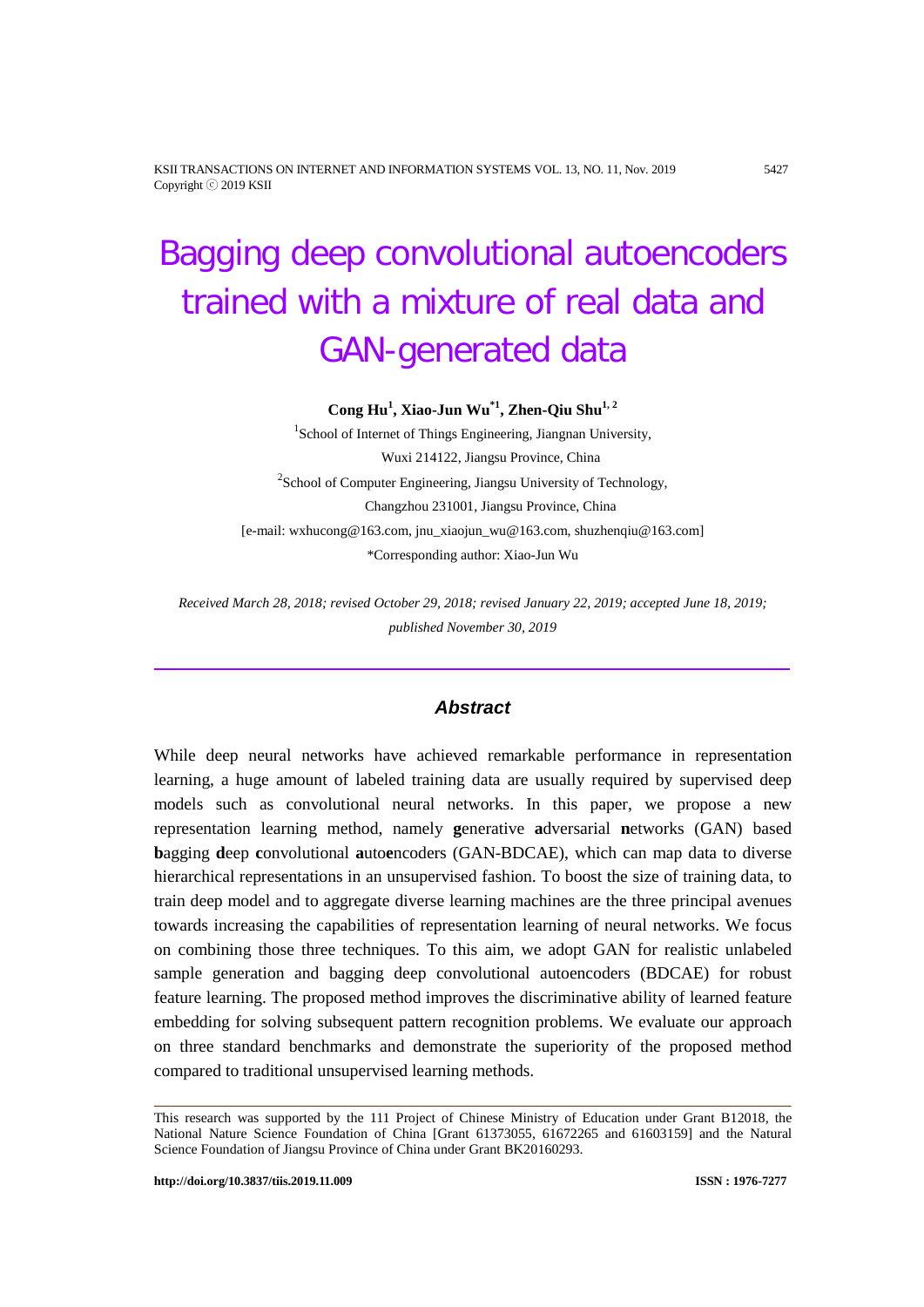**Keywords:** representation learning; unsupervised learning; generative adversarial networks; deep convolutional autoencoders; bagging

# **1. Introduction**

Deep neural networks (DNNs) have progressed rapidly in recent years and have been applied successfully to many computational tasks, including speech recognition, natural language processing (NLP), information retrieval, computer vision, and image analysis [1-7]. In the fields of computer vision, the most relevant procedures of the winners follow three main avenues: extending the training data, building ensembles of learning machines, and constructing DNNs.

Supervised learning methods such as convolutional neural networks (CNN), however, require large quantities of labeled data that can be difficult to obtain. Thus, building a robust system that uses unsupervised learning is valuable. Unsupervised learning methods determine intrinsic representations that preserve the essential aspects of unlabeled data. Such methods are typically used to extract useful information and remove redundancies in the raw data. Some meaningful features like image edges and color can be extracted from raw images with the unsupervised learning methods such as spatial pyramid matching [8] and bag of visual words [9]. These shallow models can be stacked to form a deep model that is capable of extracting abstract features like contours [10, 11].

In recent years, CNN [12, 13] has become one of the most successful deep models for automatically extracting the hierarchical and discriminative features in an end-to-end training manner. CNNs show superior performance on visual recognition problems in particular. The success of CNN comes from its deep structure and the use of massive training data, which allow CNN to learn meaningful hierarchical representations and improve the performance of subsequent recognition tasks [14, 15]. However, a large number of labeled data are usually expensive to obtain, and the expense limits wider use of this supervised deep model.

As a result, explorations of unsupervised methods to learn hierarchical and intrinsic representations from the unlabeled data is valuable. Stacked autoencoders (SAEs) [16, 17] is one of the typical deep models used for unsupervised feature learning. It stacks shallow autoencoders to form a deep model that learns the latent representations in the input by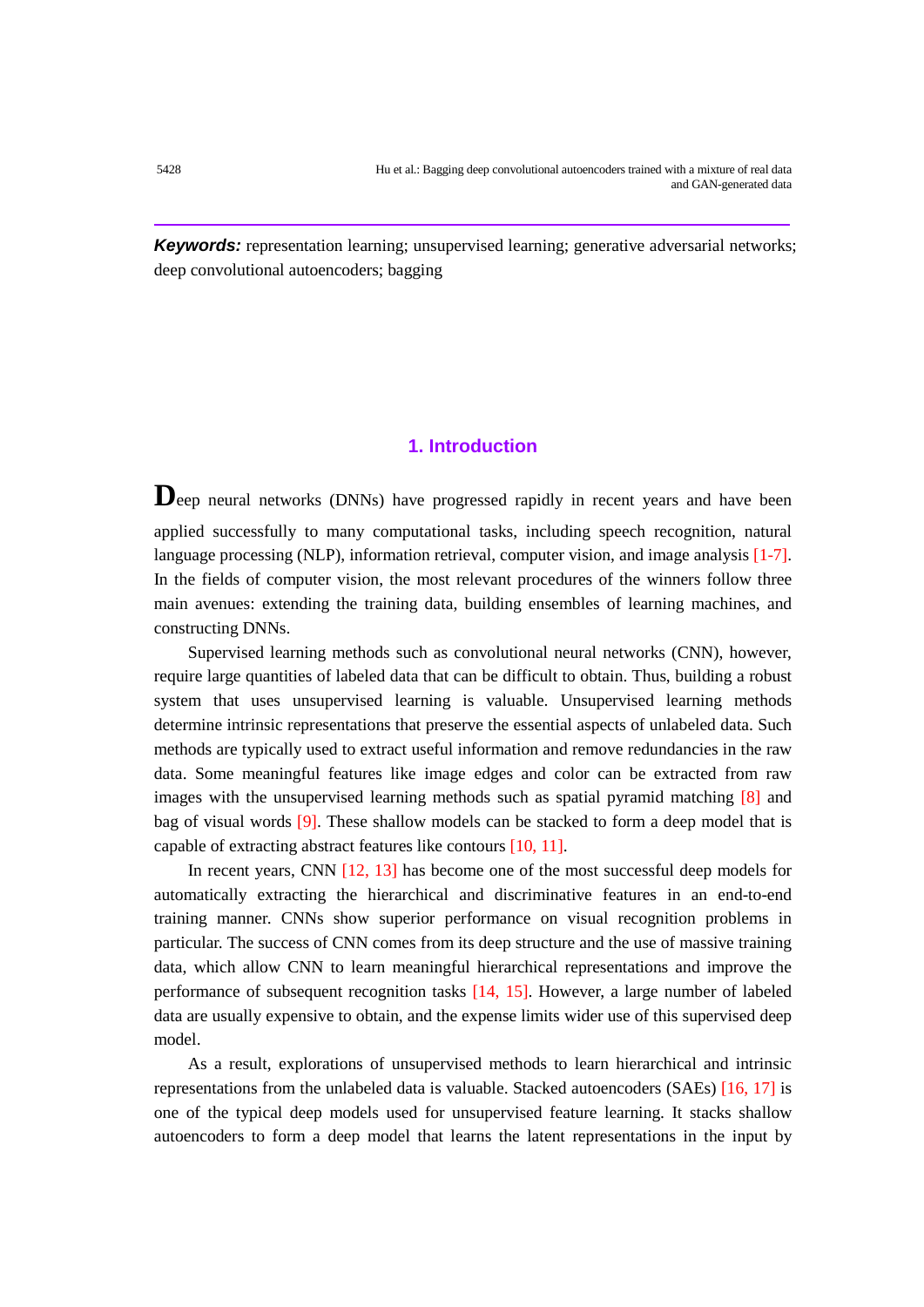reconstructing itself layer by layer. Shin et al. [18] applied stacked sparse autoencoders (SSAEs) to recognize medical images with outstanding improvements in recognition performance. Vincent et al. [19, 20] introduced denoising autoencoders (DAE) that learns the features in noisy data by adding random noise to the input layers and reconstructing the clean ones at the training stage. DAE can also be stacked to form a deep unsupervised network for learning deep representations. Masci et al. [21] presented stacked convolutional autoencoders (SCAE) to initialize the weights of the deep models and achieved excellent performance. In view of the success of these deep models and convolutional architectures, we propose deep convolutional autoencoders (DCAE) to quickly predict latent feature maps.

The key to the success of deep feature learning is big data. Many classifiers use techniques to increase the number of training examples. Date augmentation often serves as a regularizer to prevent overfitting in deep learning. An automatic image generator can be constructed from generative adversarial networks (GANs) [22]. GANs learn the manifold structure of the data and is able to generate realistic data that has the same distribution as the real one in an unsupervised manner. GAN-generated data can augment the training dataset and regularize the discriminative feature learning. When the deep features are learned from the boosted training dataset and the deep convolutional autoencoders, the whole model shows improved performance for subsequent recognition tasks.

Almost all of the winning solutions in the ImageNet Large Scale Visual Recognition Challenge [23] from 2012 to 2017 are ensembles of CNNs. Bootstrap Aggregation (Bagging) [24-26] is the best-known method in the independent ensemble framework. Bagging reduces variance and model variability over different data sets from a given distribution, which reduces the overall generalization error and improves stability as demonstrated in numerous published studies. Bagging creates several bootstrapping subsets of the training dataset and then employs these subsets to train separate models. Some of the original samples may not appear at all and some others may appear more than once since the data are sampled with replacement. After each individual prediction is obtained, the bagging method combines them using a voting scheme to make the final recognition. As these training subsets are slightly different from each other, different focus and parameters are trained on different subsets and thereby receive different prediction errors. Alternatively, each learning machine is built independently. By combining these individuals together, we expect an improved performance of the learning machine and a decrease in the total prediction error. In the real world, a human being usually considers multiple possibilities before making a final decision. We weigh these individual possibilities and combine them to make the final decision.

In previous work, the bagging method performed well for unstable predictors. Autoencoder-based prediction models are also unstable predictors, it is intuitive to assume that applying the bagging method to autoencoder-based models could improve classification performance. Inspired by this assumption, we propose a bagging deep convolutional autoencoder-based (BDCAE) prediction architecture for robust feature learning. The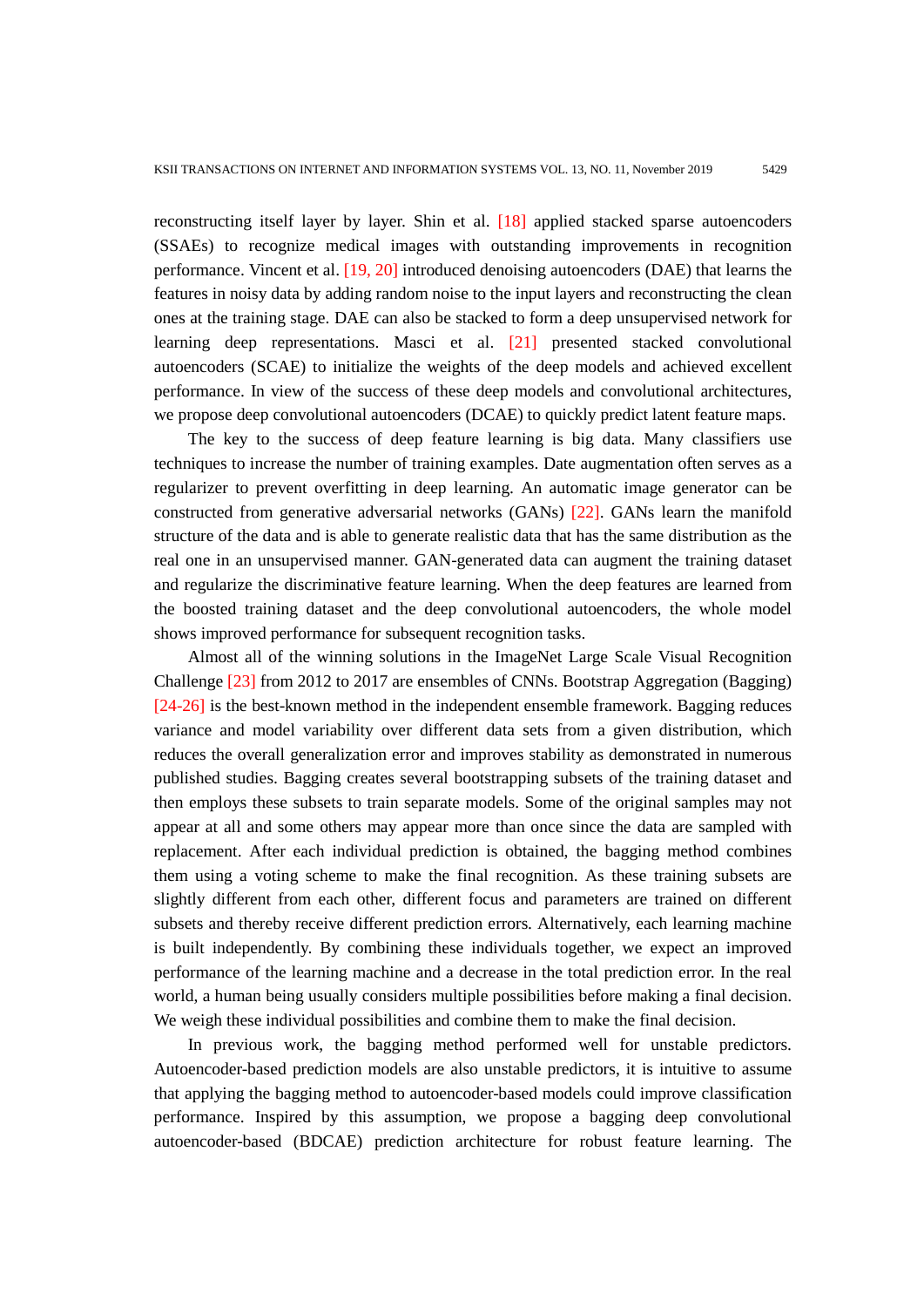experimental results on commonly used datasets also show its promising potential. We adopt a bagging strategy to fuse multiple deep convolutional autoencoders to reduce the generalization error, thus improving the classification accuracy further. We summarize our contributions as follows:

- (1) We propose a novel framework, GAN-BDCAE, for robust and discriminative feature learning in an unsupervised fashion.
- (2) The integration of additionally generated data regularizes the process of discriminative feature learning. Experiments on image classification tasks validate the effectiveness of the GAN-generated data for improving the generalization capability of the learned features.
- (3) A demonstration that the learned feature of the proposed method GAN-BDCAE has a consistent improvement over three image benchmark datasets when compared with other traditional feature learning methods. It is also a flexible and effective framework for semi-supervised learning when there are at least a few labeled data items.

The rest of this paper is organized as follows: in Section 2, we present the proposed GAN-BDCAE framework. We show our experimental results in Section 3 and draw a conclusion in Section 4.

# **2. The Proposed Method**

# **2.1 Architecture overview**

Image representation plays a key role in image recognition tasks [27]. To improve the ability of image representation, we propose a new method that uses three techniques. The first technique improves the diversity of the training data with a GAN. The second technique learns the hierarchical representation of the augmented training dataset with deep convolutional autoencoders (DCAE). The third technique boosts the robustness of predictors by bagging. The architecture of our proposed method GAN-BDCAE is shown in **Fig. 1**. During the unsupervised feature learning step, we train our model to obtain the data structure and improve the generalizability of the method. We then fine-tune the whole model with *N* labeled real data and assemble them with bagging to achieve a robust recognition system.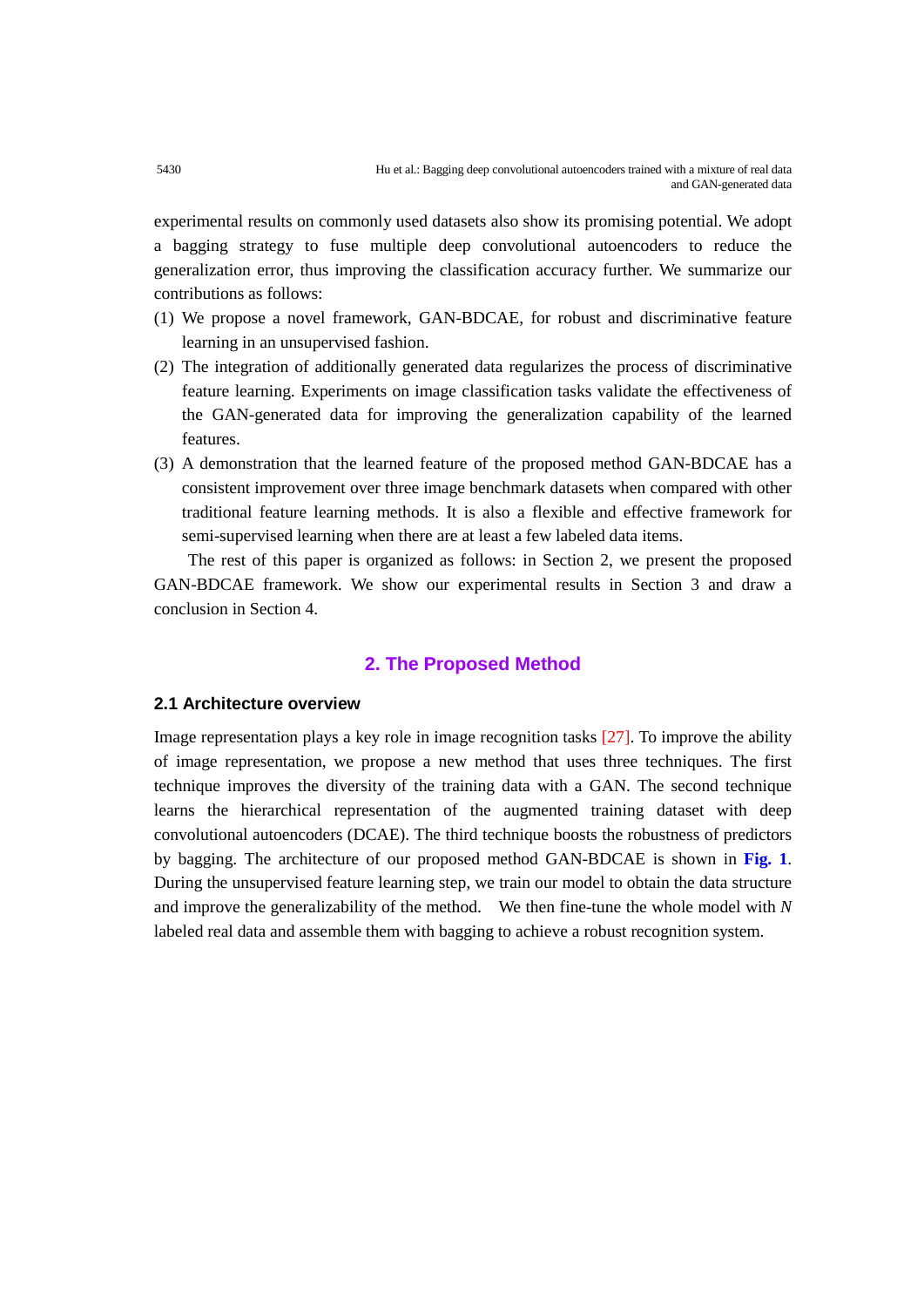

**Fig. 1.** Architecture of our proposed method GAN-BDCAE

## **2.2 Data augmentation using GAN**

The GAN consists of two sub-networks: a generator and a discriminator. The discriminator determines whether a sample is generated or real while the generator produces samples to deceive the discriminator. Goodfellow et al. [28] first proposed GANs to generate images and gain insight into neural networks. The deep convolutional GAN adds refinements to improve training stability. The discriminator of Deep Convolutional GAN can serve as a robust feature extractor. Salimans et al. [29] achieved state-of-the-art results for semi-supervised classification and improved the visual quality of GANs. InfoGAN [30] learns interpretable representations by introducing latent codes. GANs also demonstrate potential in generating images for specific applications. Pathak et al. [31] proposed an encoder-decoder method for image inpainting (reconstructing missing or deteriorated parts of an image) using GANs to generate the images. Similarly, Yeh et al. [32] improved inpainting performance by introducing two loss types. Our own aim in this work is to use a deep convolutional GAN model to generate realistic unlabeled samples and to show that these samples improve discriminative feature learning.

# **2.3 Deep convolutional autoencoders**

One of our aims is to use generated data to improve discrimination when learning features. Using deep convolutional autoencoders as a feature learning machine, we design the deep convolutional autoencoders as convolutional stacked of deep encoder and decoder layers. The basic autoencoder component, with its encoder-decoder structure, has been widely used as an unsupervised feature learning tool in other research. In the encoding phase, the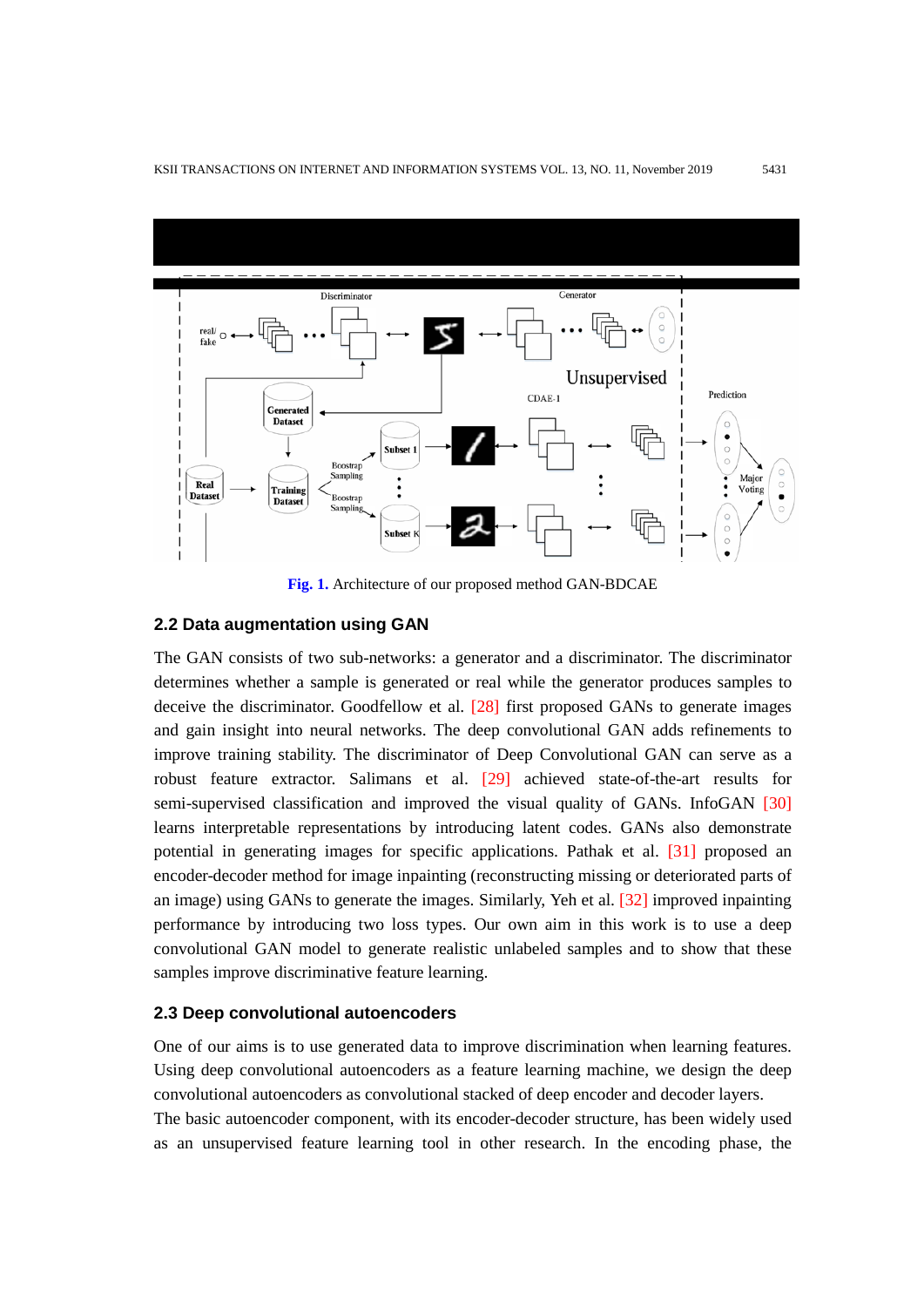machine transforms the input space into an application-specific latent space. The decoding phase uses this latent representation to reproduce the original data [33]. To encode data as robust and discriminative representations, we train the autoencoder to extract generally useful features, to remove redundancies in the inputs, and to preserve essential properties of the input data. The mathematical representation of the autoencoders is given by

$$
\hat{x} = f_{w,b}(x) \approx x \tag{1}
$$

where  $x \in [0,1]^n$  represents the input data and  $W = \{W_1, W_2\}$  and  $b = \{b_1, b_2\}$  denote the connecting weights and the layer biases respectively. First, the autoencoder maps *x* to the hidden representation *h* through an encoder mapping parameterized by  $\theta_1 = \{W_1, b_1\}$  and defined as

$$
h = g_{\theta_1}(x) = \sigma(W_1 x + b_1)
$$
 (2)

where  $h \in [0,1]^n$ ,  $W_1 \in R^{n \times n}$ ,  $b_1 \in R^{n \times 1}$  and  $\sigma(x)$  is the logistic sigmoid function,  $\sigma(x) = \frac{1}{1 + e^{-x}}$ . A similar decoder mapping function parameterized by  $\theta_2 = \{W_2, b_2\}$  maps

the hidden representation *h* back to a reconstructed vector  $\hat{x} \in [0,1]^n$ :

$$
\hat{x} = g_{\theta_2}(x) = \sigma(W_2 h + b_2)
$$
\n(3)

where  $W_2 \in R^{n \times n}$  and  $b_2 \in R^{n \times 1}$ . Basic autoencoders training consists of finding parameters of the model in Eq. (1), that is,  $\theta = {\theta_1, \theta_2}$ . In order to optimize these parameters, the objective function of the autoencoders is to minimize the average reconstruction error.

However, the fully connected AEs ignore the 2-D image structure. Since the inputs are images, it makes sense to use convolutional networks for encoding and decoding. In practical settings, autoencoders applied to images are almost always convolutional autoencoders (CAEs) for the sake of performance. CAEs are quite similar to conventional AEs but differ by having their weights shared among all locations in the input to preserve spatial locality. For a mono-channel input *x*, the latent representation of the *j*-th feature map is given by

$$
h^j = \sigma(x \ast W_1^j + b_1^j) \tag{4}
$$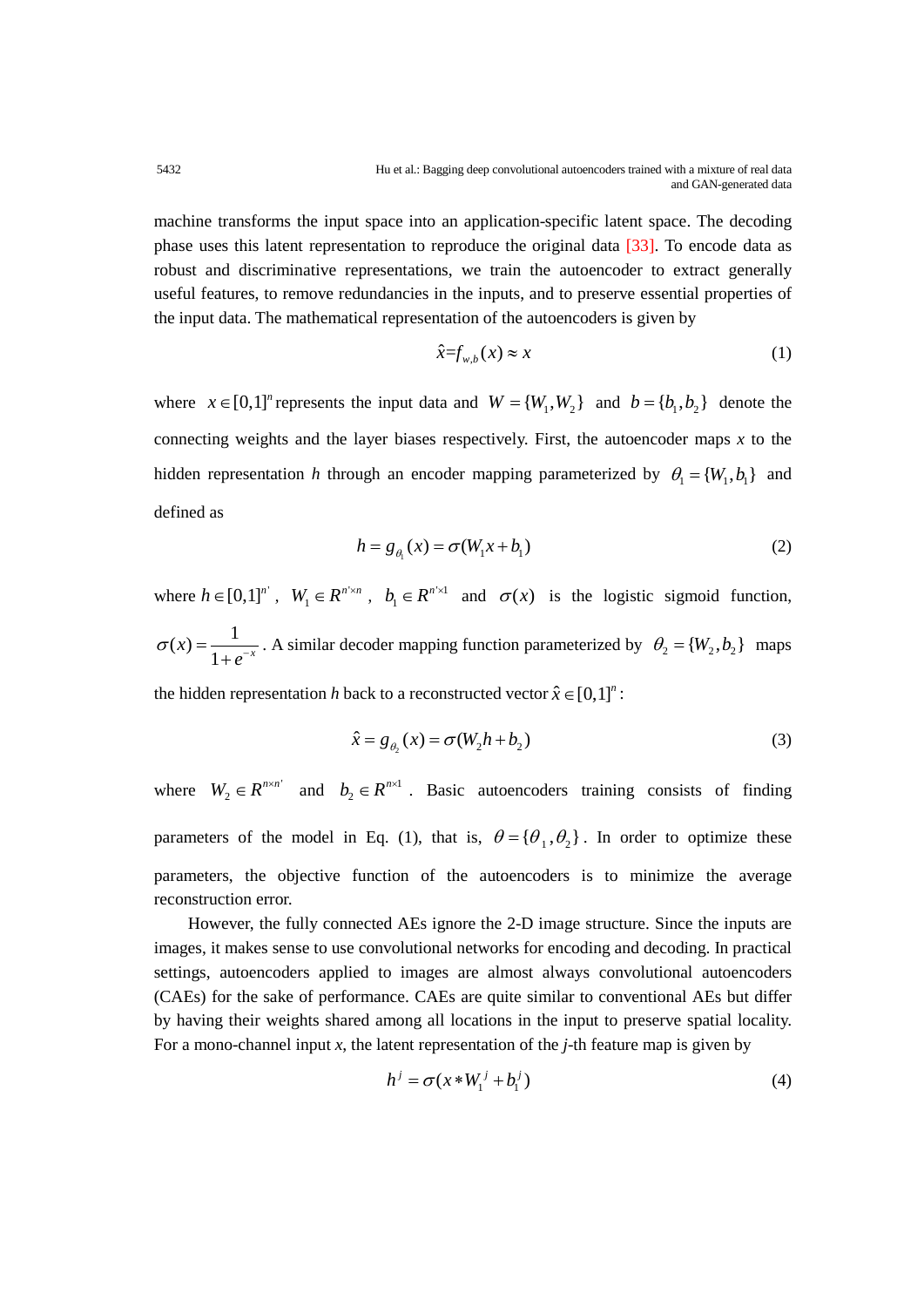where the bias  $b_i$  is broadcast to the whole map,  $\sigma$  is an activation function (rectified

linear units in our experiments), and \* denotes the 2D convolution. We use a single bias per latent map, as we want each filter to specialize on features of the whole input (One bias per pixel would introduce too many degrees of freedom for a fully connected AE). The reconstruction is obtained using

$$
\hat{x} = \sigma \left( \sum_{j \in H} h^j * W_2^j + b_2 \right) \tag{5}
$$

where again there is one bias per input channel. *H* denotes the group latent feature maps. The cost function to be minimized is the mean squared error (MSE):

$$
J(W, b) = \frac{1}{2n} \sum_{i=1}^{n} ||\hat{x}^{(i)} - x^{(i)}||^2
$$
 (6)

where  $i$  denotes the  $i$ -th sample and  $n$  is the total number of the training data. The weights and bias can be updated using the stochastic gradient descent method.

#### **2.4 Bagging the DCAE-based classifiers**

First, the bagging step processes the training dataset (consisting of real data and realistic GAN-generated data) by bootstrapping it. Given a dataset, the system builds bootstrap subsets by randomly sampling the new training dataset with replacement. Because of the replacement sampling strategy, some data may not be picked at all and others may be picked more than once. Each bootstrap subset will contain about 67% of the total training data. Next, each bootstrap subset is used to train a deep convolutional autoencoder-based classifier. At the conclusion, there are *k* DCAE-based classification models with different initial training weights used to initialize the individual neural networks. The outputs of the *k* models are all potentially different. The final model output is computed by a majority vote within the recognition task.

Once the *k* DCAEs are trained on the *k* different subsets, all information will be stored in the parameters of each DCAE. We train a softmax regression model based on top of the coder of each DCAE for the multi-class prediction. The class label *y* takes more than two values, where  $y \in 1, 2, \dots, c$  and *c* is the number of the class labels. For an example *x*, we estimate the probabilities of each class that *x* belongs to as follows:

$$
h_{\theta}(x) = \begin{bmatrix} p(y_i = 1 | x; \theta) \\ p(y_i = 2 | x; \theta) \\ \vdots \\ p(y_i = c | x; \theta) \end{bmatrix} = \frac{1}{\sum_{j=1}^{c} e^{\theta_j^{\mathrm{T}} x}} \begin{bmatrix} e^{\theta_1^{\mathrm{T}} x} \\ e^{\theta_2^{\mathrm{T}} x} \\ \vdots \\ e^{\theta_c^{\mathrm{T}} x} \end{bmatrix}
$$
(7)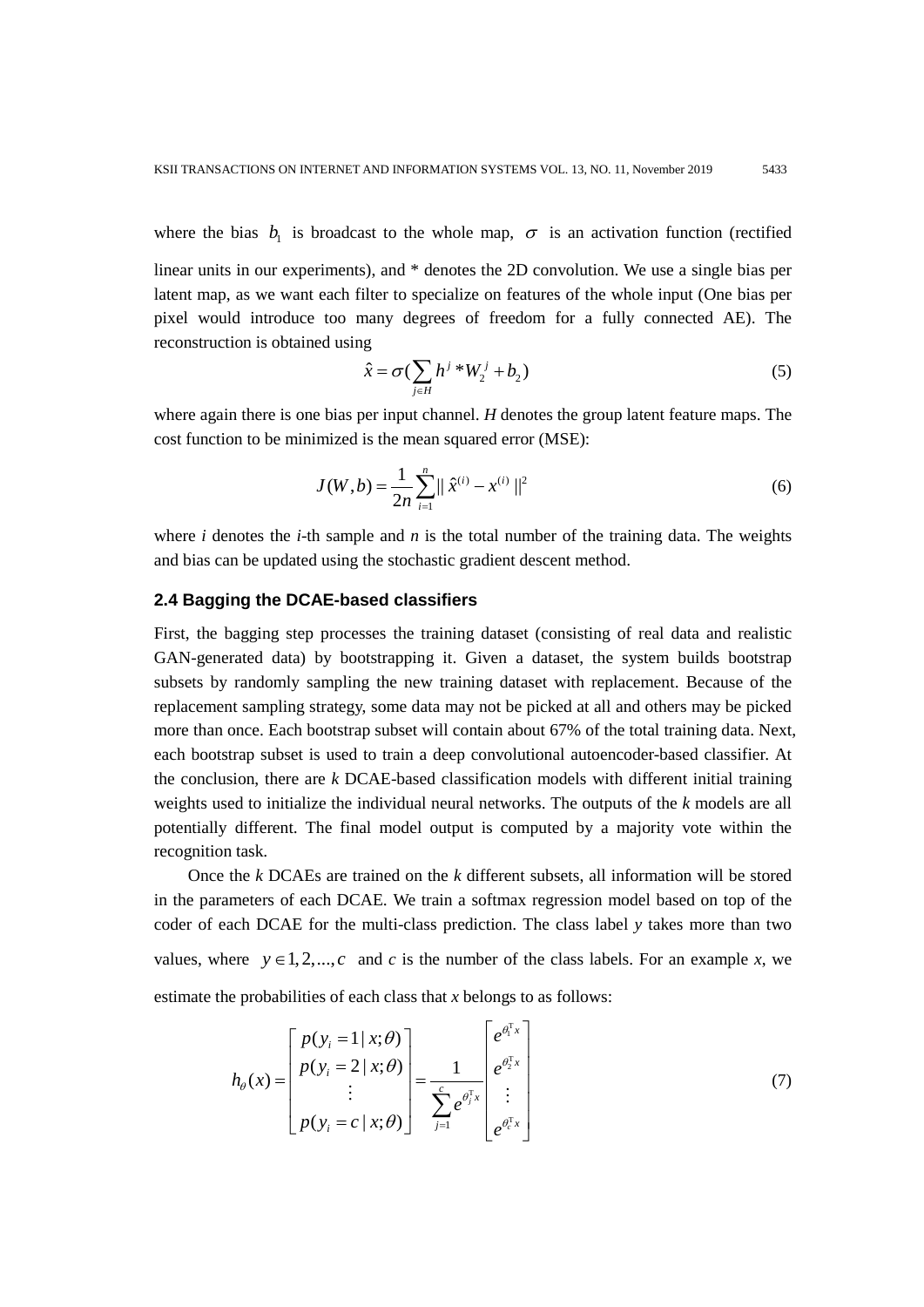where  $\sum_{j}^{\infty} e^{\theta_j^T}$ 1  $\int_a^c \theta_j^T x$ *j e* θ  $\sum_{j=1} e^{\theta_j^1 x}$  is a normalized term, and  $\theta_1, \theta_2, ..., \theta_c$  are the model parameters.

Given the labeled training set  $\{x_i, y_i\}_{i=1}^N$ ,  $y_i \in 1, 2, ..., c$ , the solution of the softmax regression is obtained by minimizing the following optimization problem:

$$
\min_{\theta} \left( -\frac{1}{N} \sum_{i=1}^{n} \sum_{j=1}^{c} I\{y_{i} = j\} \log \frac{e^{\theta_{j}^{T} x_{i}}}{\sum_{l=1}^{c} e^{\theta_{l}^{T} x_{i}}} \right)
$$
(8)

where  $I\{\bullet\}$  is an indicator function with a value of 1 if the expression is true, and 0 otherwise. Once the model is trained, we compute the probability of sample *x* belonging to a label *j* using Eq. (7) and assign its class label via

$$
y = \max_{\theta} \frac{e^{\theta_j^T x_i}}{\sum_{l=1}^c e^{\theta_l^T x_i}}
$$
(9)

We obtain the *k* hypothesis function  $p_1, p_2, ..., p_k$  to represent the *k* predictors and give a prediction. Each trained model has identified different features of interest. So the predicted labels  $p_1(x), p_2(x),..., p_k(x)$  will not always be the same. In this paper, we set *k* to 3. For a possible label *y* within the set *Y* of all possible labels, a hypothesis function  $p_i$ for prediction model *i*, and combined prediction function  $p^*$  we combine the prediction in the major voting process according to

$$
p^*(x) = \underset{y \in Y}{\arg \max} \sum_{i: p_i(x) = y} 1
$$
 (10)

#### **2.5 Implementation Details**

We have implemented the proposed framework GAN-BDCAE using the Tensorflow and Keras libraries. We used Tensorflow for generating the GAN-based data and Keras for feature learning, subsequent prediction tasks, and bagging. The framework includes six steps as follows: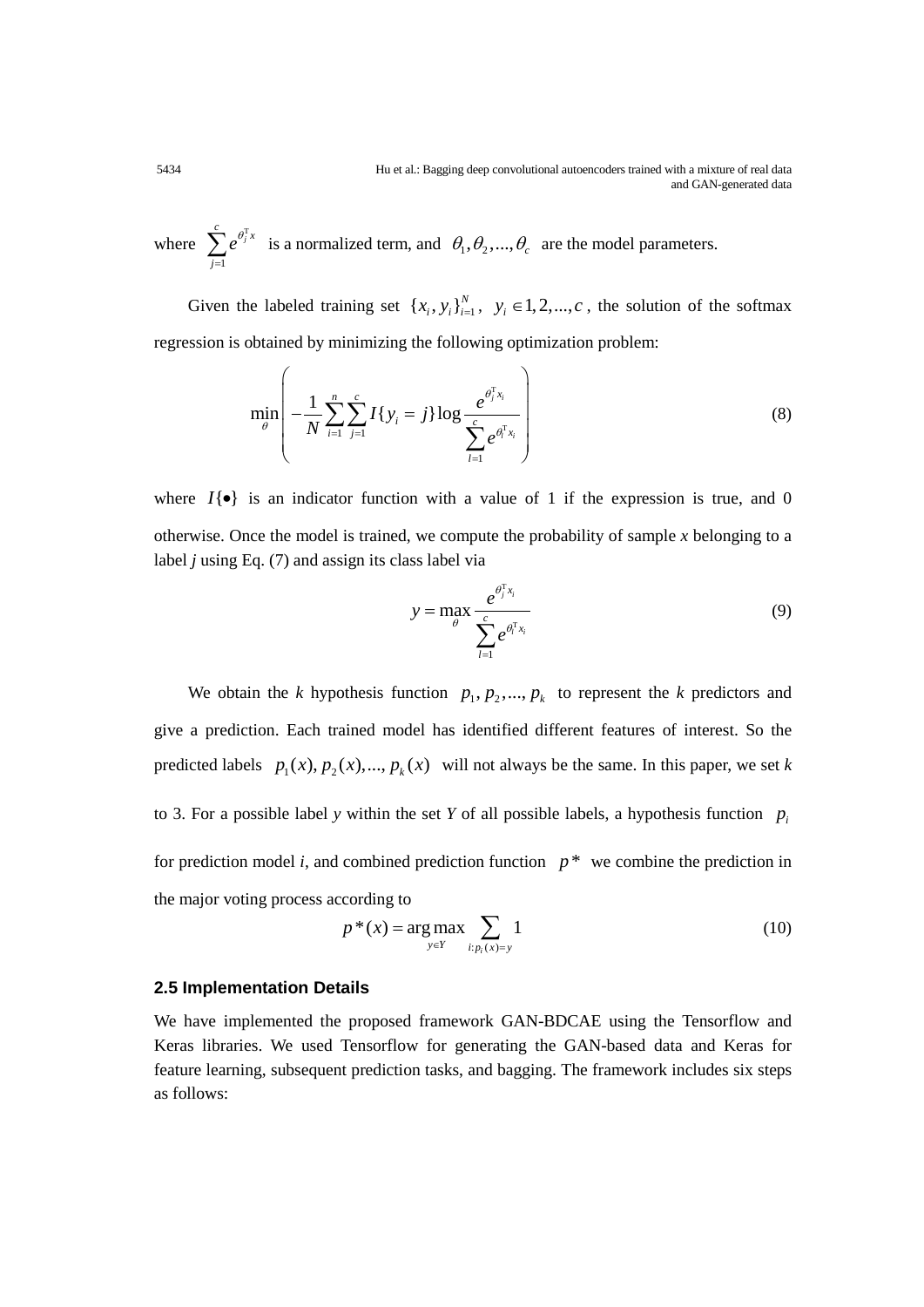- (1) Generate realistic dataset  $B^G$  with deep convolutional GAN.  $B^G = \{x_i^{\dagger}\}\,$ ,  $j = 1, 2, \dots, m$ : A set of generated realistic data.
- (2) Form a new training dataset *B* combining the generated data  $B^G$  and real data  $B^R$ .

 $B = \{B^G, B^R\} = \{x_i, x_i^{\dagger}\}\$ ,  $i = 1, 2, ..., n$ : A new training dataset which consists of real

data  $x_i$  and generated data  $x_j^{\dagger}$ .

(3) Generate *k* bootstrap subsets with a mixture of real data and GAN-generated data.

 $B_i$ ,  $i = 1, 2, \dots, k$ : A set of bootstrapping subsets from the augmented new training data set *B*.

(4) Train *k* different deep convolutional autoencoders with Eq. (6) for feature learning on the *k* bootstrap subsets.

 $g_i(x)$ ,  $i = 1, 2, ..., k$ ,  $x \in B$ : Train DCAE-1, DCAE-2, …, DCAE-*k* based on the *k* 

different bootstrap subset *B<sub>i</sub>*.

(5) Using the features learned with DCAE, train the *k* different classifiers with *N* real labeled samples from the real dataset. Then fine-tune the *k* different DCAE-based classification model.

 $f_i(x, y)$ ,  $i = 1, 2, ..., k$ ,  $(x, y) \in B^R$ : Train the *k* classifiers and fine-tune each

DCAE-based classifier with *N* labeled samples.

(6) Aggregate *k* outputs for the final prediction. Aggregate the outputs of learners based on majority voting by using Eq. (10).

#### **3. Experiments**

#### **3.1 Data augmentation by GAN**

In this subsection, we present our experiment using a GAN-based generator to synthesize realistic data for comparison with real data from three benchmark datasets: MNIST [34], SVHN [35] and CIFAR-10 [36]. We synthesized new images by inputting 100-dimensional random vectors in which each entry falls within [-1, 1].

**MNIST** is a well-known handwritten digit dataset. In the first experiment, we trained the proposed method on the standard benchmark dataset MNIST. This dataset contains digits 0 to 9(10-classes), consisting of 28\*28 pixel black and white images. There are 60,000 training images and 10,000 test images. Before we input these images to our model, we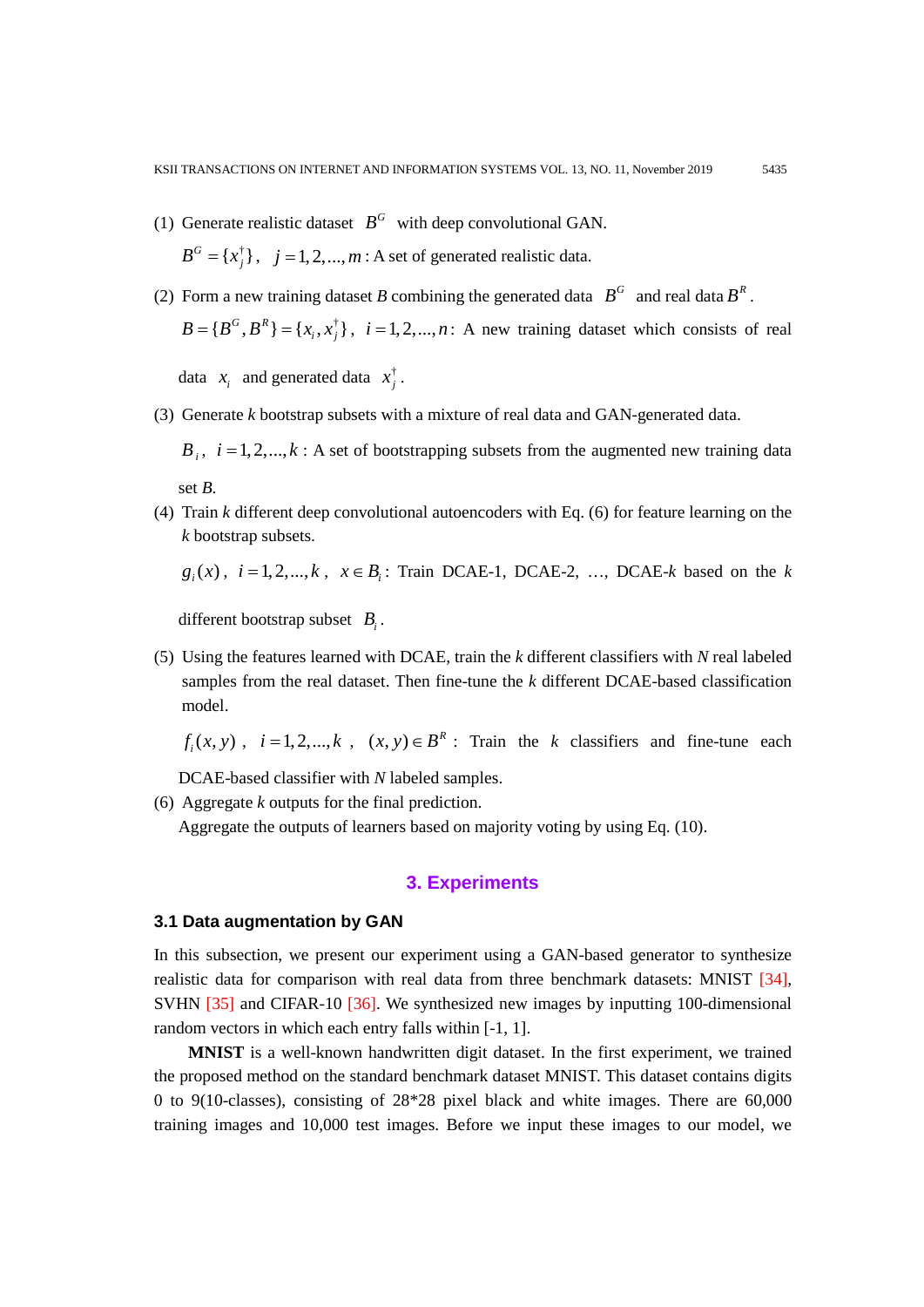scaled the pixel values into the range [0, 1]. **Fig. 2** provides samples of both the original MNIST and GAN-generated data.



**Fig. 2.** Samples of (a) original images and (b) GAN-generated images from the MNIST dataset

**SVHN** is a real-world dataset for evaluating image recognition performance, with 73,257 training points and 26,032 test points. **Fig. 3** show samples of actual SVHN and GAN-generated data.



(a) Original images (b) Generated images **Fig. 3.** Samples of (a) some original images and (b) GAN-generated images from the SVHN dataset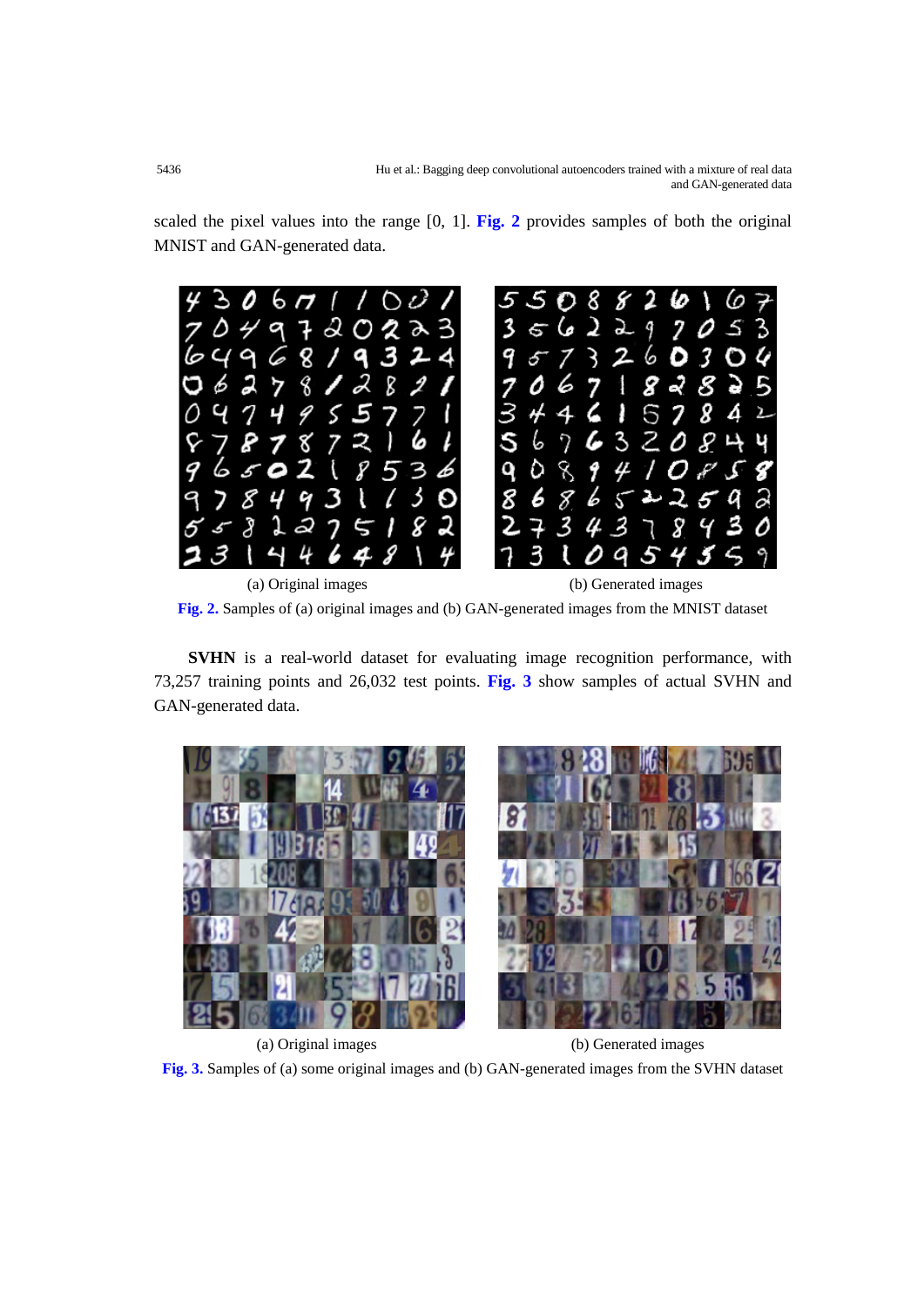**CIFAR-10** is an established computer vision dataset used for testing object recognition. It consists of 60,000 32\*32 color images containing 1-10 object classes, with 6,000 images per class. The CIFAR-10 dataset is split into six batches, each with 10,000 images containing about 1,000 randomly-selected images from each image class. We separated the CIFAR-10 dataset into five batches for training and one batch for testing. **Fig. 4** compares sample CIFAR-10 and GAN-generated images.



 (a) Original images (b) Generated images **Fig. 4.** Samples of (a) original images and (b) GAN-generated images from the CIFAR-10 dataset

#### **3.2 Deep feature learning**

To test deep feature learning, we fed generated data into the GAN-BDCAE model and used the new training dataset to learn deep features. We configured the GAN-BDCAE with *k*  individuals. The *k* DCAEs had the same architecture but different initial parameters and training subsets. The feature learning machine used deep convolutional autoencoders. The encoder consisted of a stack of convolutional and max pooling layers (for spatial downsampling), while the decoder included a stack of convolutional and upsampling layers. Table 1 and 2 show details of our DCAE models. The DCAE in **Table 1** was used for deep feature learning with the MNIST dataset, while the DCAE in **Table 2** was used with the SVHN and CIFAR-10 dataset. We then trained these DCAEs for latent representations and reproduced the input data. **Fig. 5** compares some original images and their corresponding reconstructions from all 3 datasets.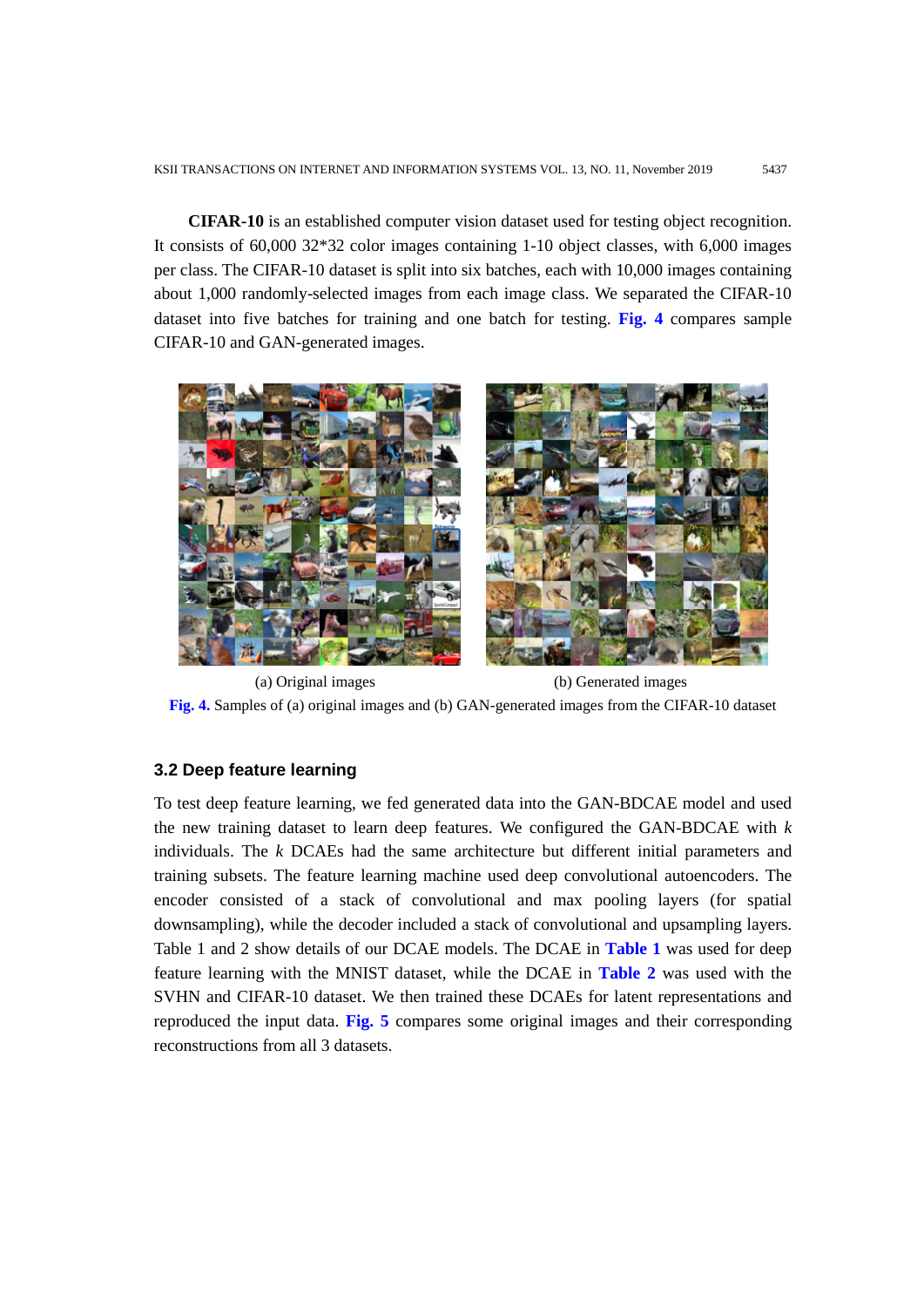5438 Hu et al.: Bagging deep convolutional autoencoders trained with a mixture of real data and GAN-generated data

| Stage   | Layer          | Size<br>Layer Type  |                         | <b>Output Shape</b> |  |
|---------|----------------|---------------------|-------------------------|---------------------|--|
| Encoder | $\theta$       | Input               |                         | (1,28,28)           |  |
|         | 1              | Convolution+ReLU    | $16,3 \times 3$ filters | (16, 28, 28)        |  |
|         | 1              | Max Pooling         | $2\times 2$ , stride 2  | (16, 14, 14)        |  |
|         | $\mathfrak{D}$ | Convolution+ReLU    | $32,3 \times 3$ filters | (32, 14, 14)        |  |
|         | 2              | Max Pooling         | $2\times 2$ , stride 2  | (32,7,7)            |  |
|         | 3              | Convolution+ReLU    | $64.3 \times 3$ filters | (64,7,7)            |  |
|         | 3              | Max Pooling         | $2\times 2$ , stride 2  | (64, 4, 4)          |  |
| Decoder | 4              | Convolution+ReLU    | $64.3 \times 3$ filters | (64, 4, 4)          |  |
|         | $\overline{4}$ | Upsampling          | $2\times 2$ , stride 2  | (64, 8, 8)          |  |
|         | 5              | Convolution+ReLU    | $32,3 \times 3$ filters | (32,8,8)            |  |
|         | 5              | Upsampling          | $2\times 2$ , stride 2  | (32,16,16)          |  |
|         | 6              | Convolution+ReLU    | $16.3 \times 3$ filters | (64, 14, 14)        |  |
|         | 6              | Upsampling          | $2\times 2$ , stride 2  | (64, 28, 28)        |  |
|         | 7              | Convolution+Sigmoid | $1.3 \times 3$ filters  | (1,28,28)           |  |

**Table 1.** Architecture of DCAE on the MNIST dataset

**Table 2.** Architecture of DCAE on the SVHN and CIFAR-10 dataset

| Stage | Layer | Size<br>Layer Type  |                          | <b>Output Shape</b> |  |
|-------|-------|---------------------|--------------------------|---------------------|--|
|       | 0     | Input               |                          | (3,32,32)           |  |
|       | 1     | Convolution+ReLU    | $32,3 \times 3$ filters  | (32, 32, 32)        |  |
|       | 1     | Max Pooling         | $2 \times 2$ , stride 2  | (32, 16, 16)        |  |
|       | 2     | Convolution+ReLU    | $64,3 \times 3$ filters  | (64, 16, 16)        |  |
|       | 2     | Max Pooling         | $2 \times 2$ , stride 2  | (64, 8, 8)          |  |
|       | 3     | Convolution+ReLU    | $128,3\times 3$ filters  | (128, 8, 8)         |  |
|       | 3     | Max Pooling         | $2\times 2$ , stride 2   | (128, 4, 4)         |  |
|       | 4     | Convolution+ReLU    | $256,3\times 3$ filters  | (256, 4, 4)         |  |
|       | 4     | Max Pooling         | $2 \times 2$ , stride 2  | (256, 2, 2)         |  |
|       | 5     | Convolution+ReLU    | $256,3 \times 3$ filters | (256, 2, 2)         |  |
|       | 5     | Upsampling          | $2\times 2$ , stride 2   | (256, 4, 4)         |  |
|       | 6     | Convolution+ReLU    | $128,3 \times 3$ filters | (128, 4, 4)         |  |
|       | 6     | Upsampling          | $2 \times 2$ , stride 2  | (128, 8, 8)         |  |
|       | 7     | Convolution+ReLU    | $64,3\times 3$ filters   | (64, 8, 8)          |  |
|       | 7     | Upsampling          | $2 \times 2$ , stride 2  | (64, 16, 16)        |  |
|       | 8     | Convolution+ReLU    | $32,3 \times 3$ filters  | (32,16,16)          |  |
|       | 8     | Upsampling          | $2\times 2$ , stride 2   | (32, 32, 32)        |  |
|       | 9     | Convolution+Sigmoid | $3,3 \times 3$ filters   | (3,32,32)           |  |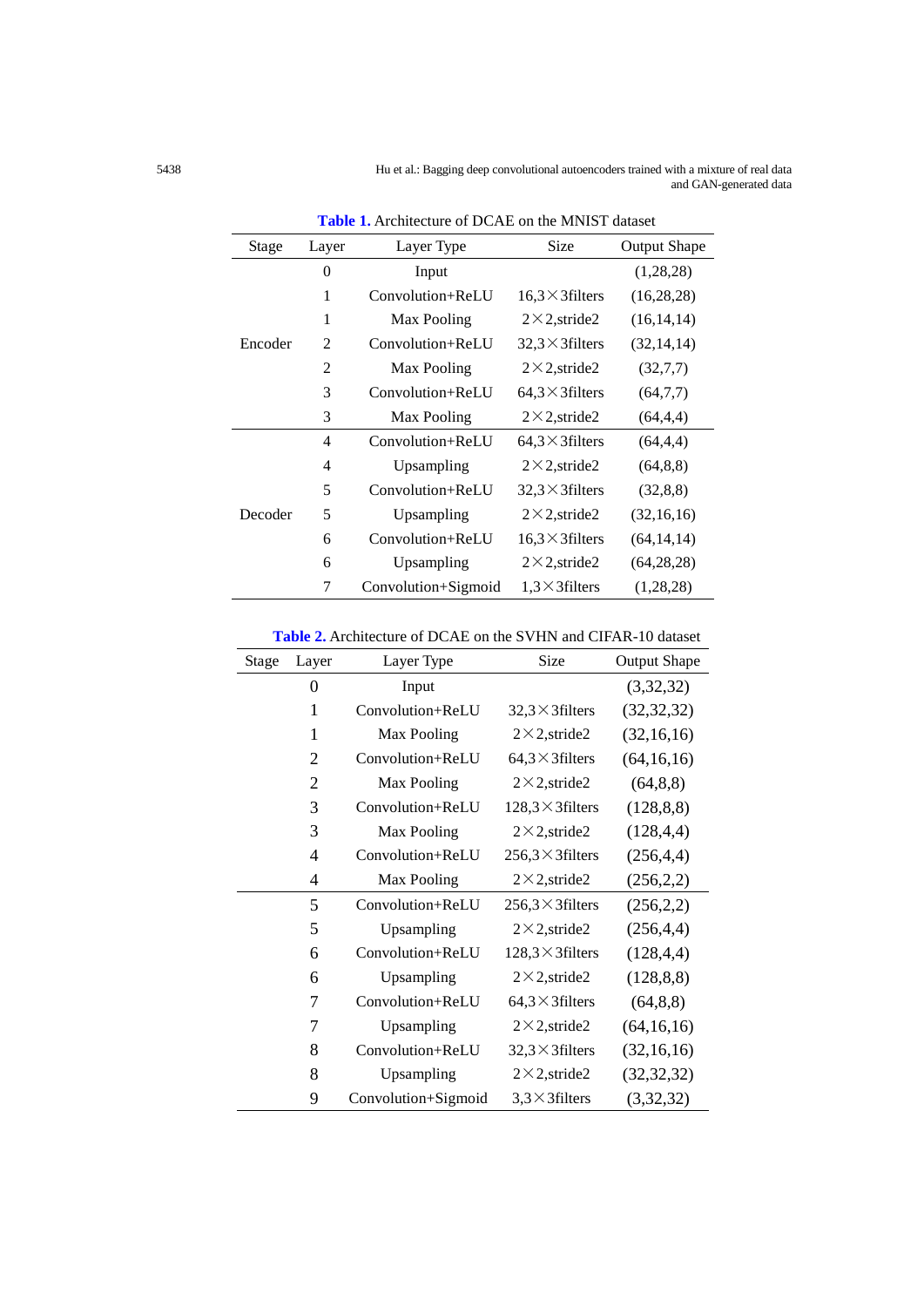# $7210414959$  $72104147777$





(b)



 $(c)$ 

 **Fig. 5.** Some original images (top lines) and reconstruction images (bottom lines) using DCAE on MNIST (a), SVHN (b) and CIFAR-10 (c) dataset.

# **3.2 Classification Performance Evaluation**

In this section, we evaluate whether the features learned by our proposed method improve image classification performance as compared with other deep learning methods.

# **3.2.1 Comparison Method**

We compare our proposed GAN-BDCAE with the following methods.

- Convolutional deep belief networks [37]: a traditional unsupervised feature learning algorithm with convolutional deep belief networks
- Stacked denoising autoencoders [20]: a traditional autoencoder method for unsupervised feature learning
- Deep NCAE [38]: a part-based representation learning machine with sparse autoencoders having nonnegativity constraints
- *k*-sparse autoencoder [39]: an autoencoder-based representation learning system that encourages sparsity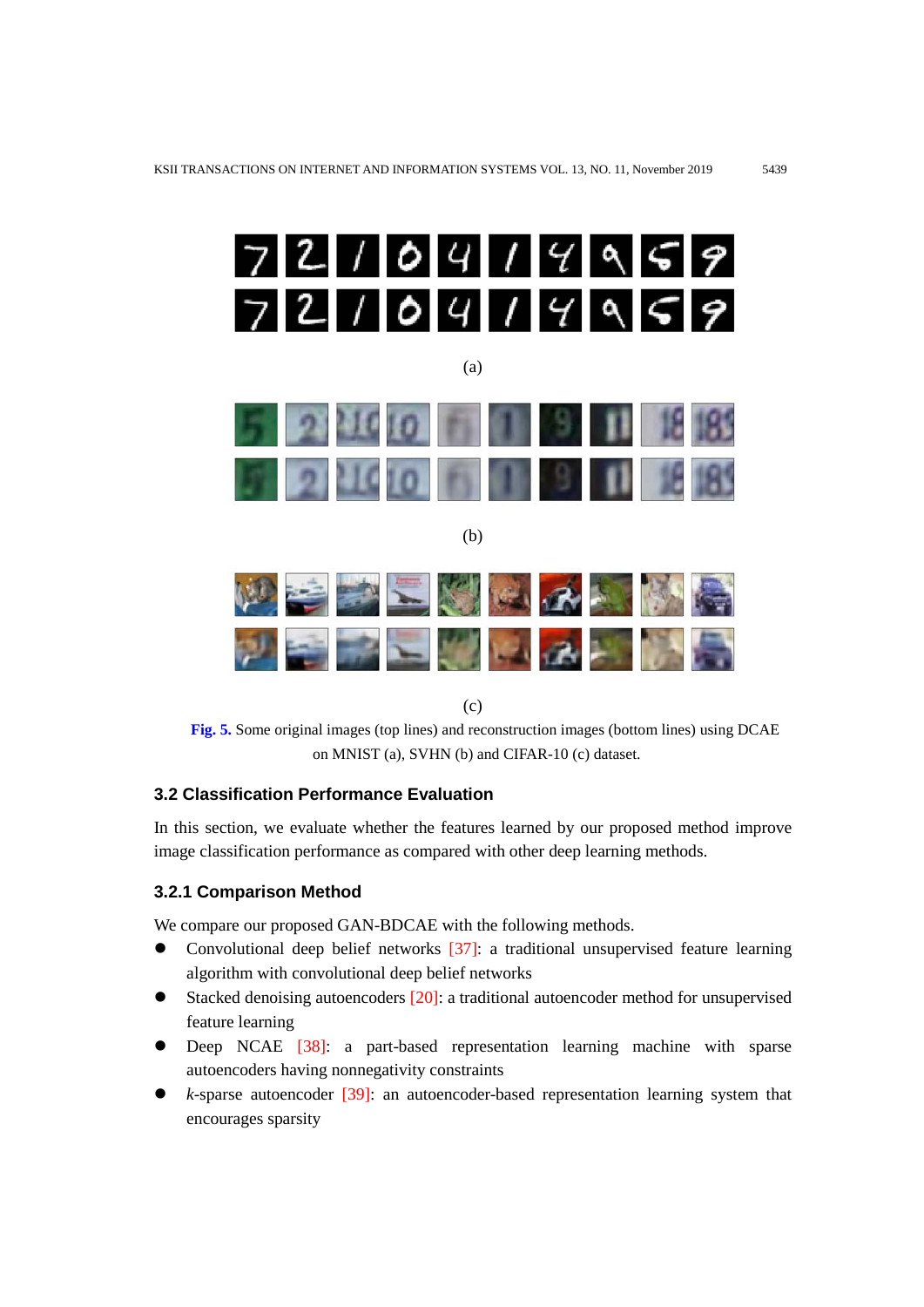- Convolutional triangle *k*-means [40]: a method for selecting local receptive fields in deep networks
- Conv-WTA [41]: a winner-take-all method for learning sparse representations in an unsupervised fashion

# **3.2.2 Classification**

In all of the experiments in this subsection, we compared the performance of GAN-BDCAE on the three benchmark datasets. We set *k* to 3 and used majority voting to aggregate the *k* DCAE outputs. We fine-tuned the DCAE filters with *N-*labeled data at the prediction stage.

First, we evaluated the effect of using different numbers of GAN-generated images during training. We expected the proposed method to learn more general knowledge as the number of unlabeled images increased. As shown in **Table 3**, the classification performance of our proposed method improved after adding some GAN-generated data to the training dataset. We obtained the best results when we added 50*k*, 80*k* and 50*k* generated inputs to the MNIST, SVHN, and CIFAR-10 datasets, respectively. Peak performance was activated when a nearly equal number of generated inputs were added to the real dataset. We observed improvements of 0.18% (from 0.87% to 0.69%), 1.42% (from 7.84% to 6.42%) and 2.14% (from 18.95% to 16.81%) on the three datasets, respectively.

**Table 3.** The GAN-BDCAE classification error (%) with #numbers of additionally generated data on the three datasets

| generated data on the time datasets |      |      |  |                                                 |     |     |     |      |
|-------------------------------------|------|------|--|-------------------------------------------------|-----|-----|-----|------|
| # of generated data $0$ 1k 4k 10k   |      |      |  |                                                 | 20k | 50k | 80k | 100k |
| <b>MNIST</b>                        | 0.87 | 0.86 |  | $0.86$ $0.77$ $0.76$ $0.69$ $0.71$              |     |     |     | 0.72 |
| <b>SVHN</b>                         | 7.84 |      |  | 7.68 7.48 7.18 7.04 6.58 6.42                   |     |     |     | 6.46 |
| $CIFAR-10$                          |      |      |  | 18.95 18.81 18.64 17.55 17.18 16.81 17.07 17.11 |     |     |     |      |

Next, we investigated the performance of GAN-BDCAE with *N* labeled real data. We first trained a GAN-BDCAE system on the new training dataset to learn the unsupervised features. We then trained the *k* softmax classifiers and fine-tuned the whole model by using *N* labeled samples. Finally, we compared the results with the traditional methods. **Tables 4-6** show the results: our GAN-BDCAE method offered the best performance on all three benchmark datasets. With fewer labeled data inputs (1*k* and 4*k*), our method also achieved a significant improvement in these image recognition tasks. To compare the performance of the traditional methods with and without GAN-generated data, we added 50*k*, 80*k* and 50*k* generated data to train these methods. We observed that the GAN-generated samples improved the performance of these traditional unsupervised methods on the image classification task.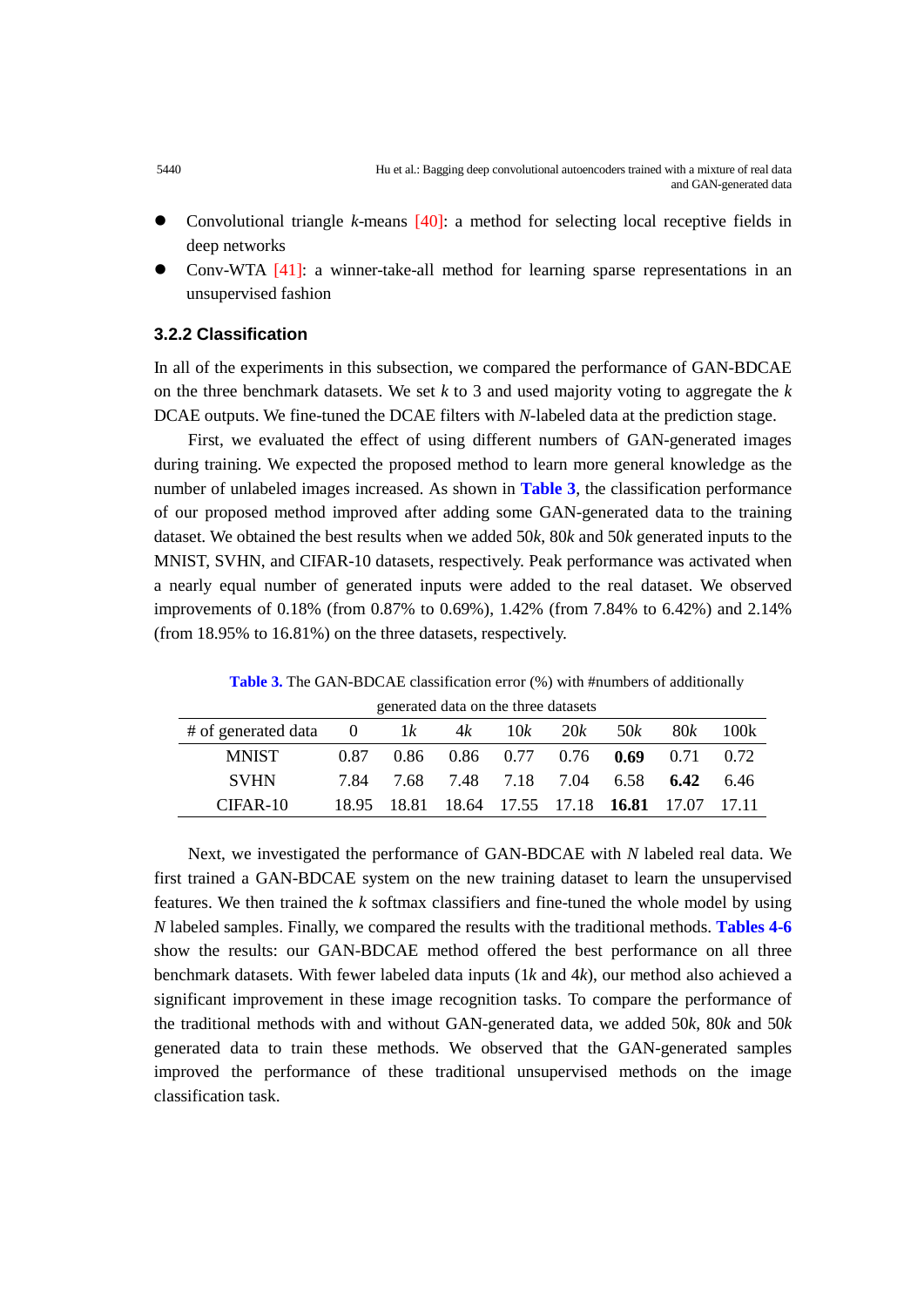| Algorithm                                 | $N=1k$ | $N = 4k$ | ALL   |
|-------------------------------------------|--------|----------|-------|
| Deep NCAE                                 |        |          | ~2.09 |
| <b>Stacked Denoising Autoencoders</b>     |        |          | 1.28  |
| Convolutional deep belief networks        |        |          | 0.82  |
| k-sparse autoencoder                      |        |          | 1.35  |
| GAN-Deep NCAE                             |        |          | 1.98  |
| <b>GAN-Stacked Denoising Autoencoders</b> |        |          | 1.11  |
| GAN- Convolutional deep belief networks   |        |          | 0.77  |
| GAN- $k$ -sparse autoencoder              |        |          | 1.19  |
| <b>DCAE</b>                               | 2.36   | 1.76     | 0.99  |
| <b>BDCAE</b>                              | 2.22   | 1.74     | 0.87  |
| <b>GAN-BDCAE</b>                          | 1.34   | 1.28     | 0.69  |

**Table 4.** Test error (%) of GAN-BDCAE trained with *N* labeled samples on MNIST

**Table 5.** Test error (%) of GAN-BDCAE trained with *N* labeled samples on SVHN

| Algorithm                      |      | $N=1k$ $N=4k$ | ALL  |
|--------------------------------|------|---------------|------|
| Convolutional Triangle k-means |      |               | 9.4  |
| Conv-WTA                       |      |               | 11.5 |
| <b>Stacked Conv-WTA</b>        | 23.8 |               | 6.9  |
| GAN-Conv-WTA                   |      |               | 9.9  |
| <b>GAN-</b> Stacked Conv-WTA   |      |               | 6.6  |
| <b>DCAE</b>                    | 29.1 | 17.5          | 7.5  |
| <b>BDCAE</b>                   | 24.2 | 16.2          | 7.3  |
| <b>GAN-BDCAE</b>               | 21.7 | 13.3          | 6.4  |

**Table 6.** Test error (%) of GAN-BDCAE trained with *N* labeled samples on CIFAR-10

| Algorithm                      |      | $N=1k$ $N=4k$ | ALL  |
|--------------------------------|------|---------------|------|
| <b>CDBN</b>                    |      |               | 21.1 |
| Conv-WTA                       |      |               | 19.9 |
| Convolutional Triangle k-means |      |               | 18.0 |
| <b>GAN-Conv-WTA</b>            |      |               | 18.4 |
| <b>DCAE</b>                    | 47.7 | 32.2          | 19.8 |
| <b>BDCAE</b>                   | 45.1 | 30.4          | 18.5 |
| <b>GAN-BDCAE</b>               | 40.9 | 27.2          | 16.8 |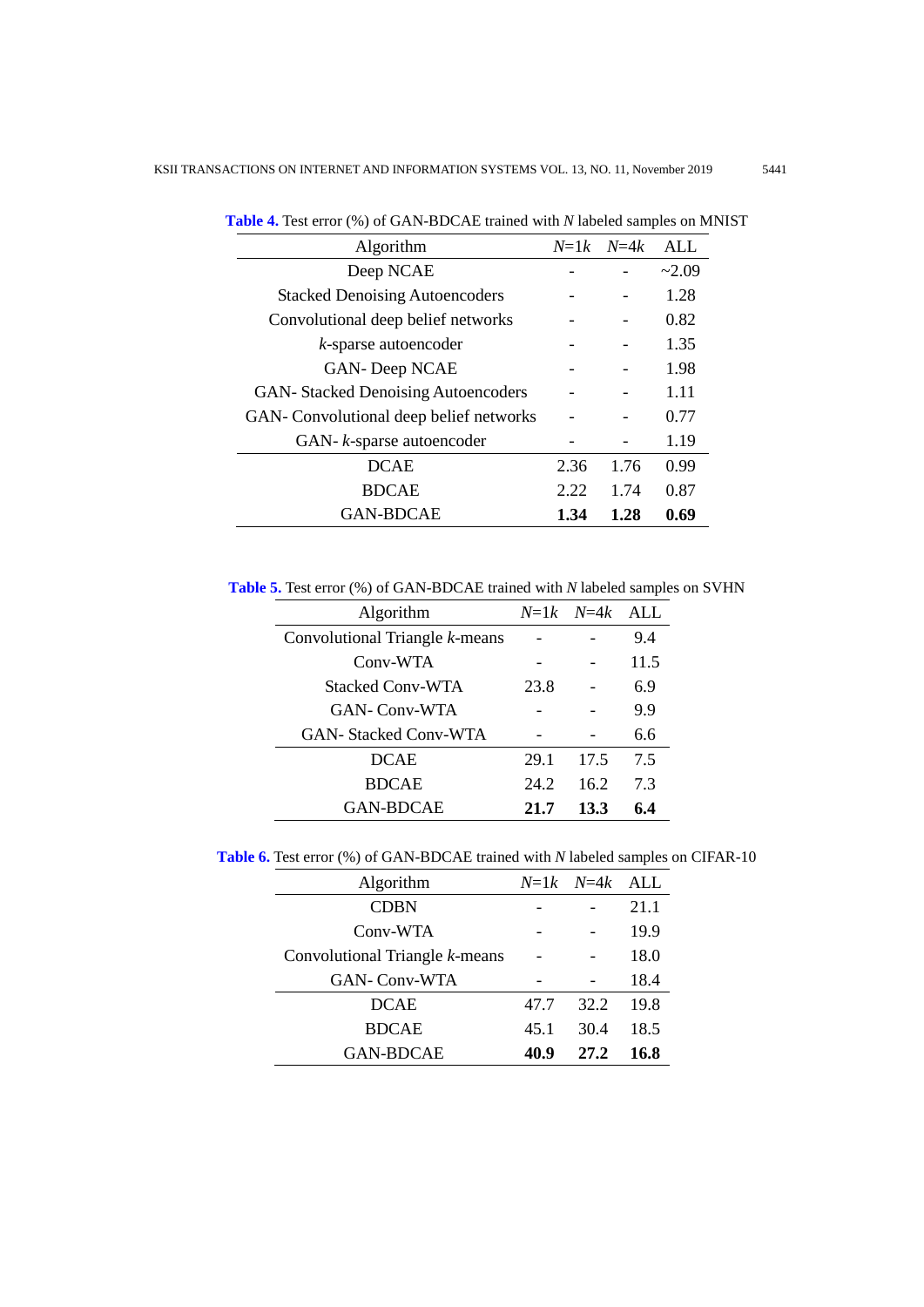5442 Hu et al.: Bagging deep convolutional autoencoders trained with a mixture of real data and GAN-generated data

### **4. Conclusion**

In this paper, we presented a new unsupervised learning framework, namely GAN-BDCAE, for discriminative feature learning. This model can learn robust and discriminative feature representations from a mixture of real and generated data. We showed that the GAN-generated images effectively regularize BDCAEs during training. We mixed unlabeled GAN-generated images with real images for simultaneous semi-supervised learning. Albeit simple, the research results demonstrate consistent performance improvements over unsupervised learning methods, which offer support for the practical use of GAN-generated data. The BDCAEs method also shows its ability to learn robust features and improve the stability of single deep convolutional autoencoders. These facts reveal clear opportunities for designing more powerful representation learning by combining different improved techniques.

In the future, we will continue to investigate whether integrating GAN-generated images with better quality into unsupervised feature learning yields better performance for pattern recognition. We will also investigate the effects of BDCAEs on representation learning, including the influence of the architecture and the number of individuals.

#### **References**

- [1] Noda, K., Yamaguchi, Y., Nakadai, K., Okuno, H. G., & Ogata, T., "Audio-visual speech recognition using deep learning," *Applied Intelligence*, 42(4), 722-737, 2015. [Article \(CrossRef Link\)](https://doi.org/10.1007/s10489-014-0629-7)
- [2] Wu, G., Lu, W., Gao, G., Zhao, C., & Liu, J., "Regional deep learning model for visual tracking," *Neurocomputing*, 175, 310-323, 2016. [Article \(CrossRef Link\)](https://doi.org/10.1016/j.neucom.2015.10.064)
- [3] LeCun, Y., Bengio, Y., & Hinton, G., "Deep learning," *nature*, 521(7553), 436, 2015. [Article \(CrossRef Link\)](https://doi.org/10.1038/nature14539)
- [4] Zhuang, F., Cheng, X., Luo, P., Pan, S. J., & He, Q., "Supervised Representation Learning with Double Encoding-Layer Autoencoder for Transfer Learning," *ACM Transactions on Intelligent Systems and Technology (TIST)*, 9(2), 16, 2017. [Article \(CrossRef Link\)](https://doi.org/10.1145/3108257)
- [5] Feng, Z. H., Kittler, J., Awais, M., Huber, P., & Wu, X. J., "Wing Loss for Robust Facial Landmark Localisation With Convolutional Neural Networks," in *Proc. of the IEEE Conference on Computer Vision and Pattern Recognition,* pp. 2235-2245, 2018. [Article \(CrossRef Link\)](https://doi.org/10.1109/CVPR.2018.00238)
- [6] Hu, C., Wu, X. J., & Shu, Z. Q., "Discriminative Feature Learning via Sparse Autoencoders with Label Consistency Constraints," *Neural Processing Letters*, vol. 50(2), pp. 1079-1091, 2019. [Article \(CrossRef Link\)](https://doi.org/10.1007/s11063-018-9898-1)
- [7] Hu, C., Wu, X. J., & Kittler, J., "Semi-supervised learning based on GAN with mean and variance feature matching," *IEEE Transactions on Cognitive and Developmental Systems*, 2018. [Article \(CrossRef Link\)](https://doi.org/10.1109/TCDS.2018.2875462)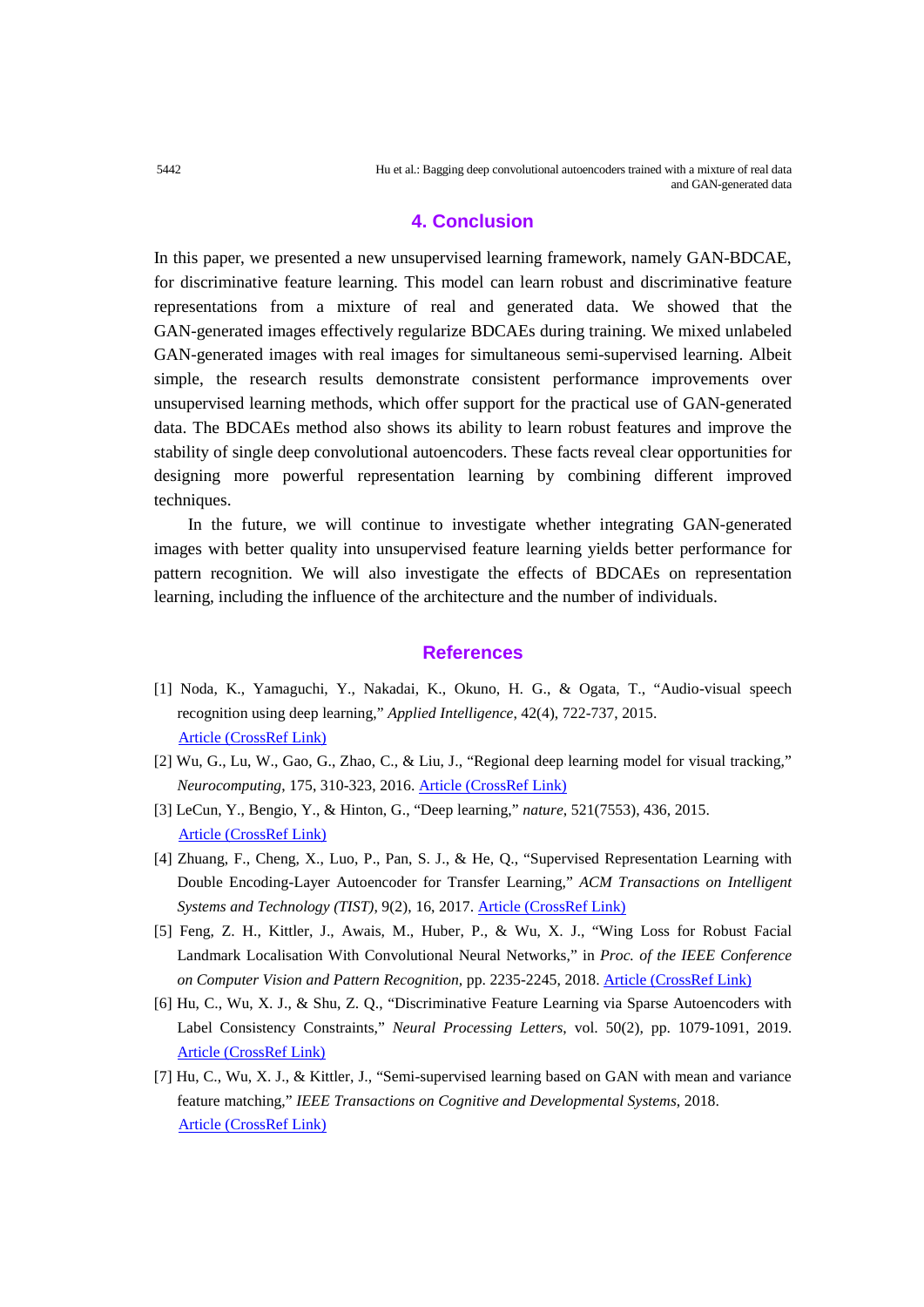- [8] Yang, J., Yu, K., Gong, Y., & Huang, T., "Linear spatial pyramid matching using sparse coding for image classification," in *Proc. of Computer Vision and Pattern Recognition, 2009. CVPR 2009. IEEE Conference on*, pp. 1794-1801, June 2009. [Article \(CrossRef Link\)](https://doi.org/10.1109/CVPR.2009.5206757)
- [9] Lazebnik, S., Schmid, C., & Ponce, J, "Beyond bags of features: Spatial pyramid matching for recognizing natural scene categories," in *Proc. of 2006 IEEE Computer Society Conference on Computer Vision and Pattern Recognition (CVPR'06)*, Vol. 2, pp. 2169-2178, 2006. [Article \(CrossRef Link\)](https://doi.org/10.1109/CVPR.2006.68)
- [10] Li, H., Wei, Y., Li, L., & Chen, C. P., "Hierarchical feature extraction with local neural response for image recognition," *IEEE transactions on cybernetics*, 43(2), 412-424, 2013. [Article \(CrossRef](https://doi.org/10.1109/TSMCB.2012.2208743) Link)
- [11] Zeiler, M. D., & Fergus, R. "Visualizing and understanding convolutional networks," in *Proc. of European conference on computer vision*, pp. 818-833, September 2014. Article [\(CrossRef Link\)](https://doi.org/10.1007/978-3-319-10590-1_53)
- [12] LeCun, Y., Bottou, L., Bengio, Y., & Haffner, P., "Gradient-based learning applied to document recognition," *Proceedings of the IEEE*, 86(11), 2278-2324, 1998. [Article \(CrossRef Link\)](https://doi.org/10.1109/5.726791)
- [13] Schmidhuber, J., "Deep learning in neural networks: An overview," *Neural networks*, 61, 85-117, 2015. [Article \(CrossRef Link\)](https://doi.org/10.1016/j.neunet.2014.09.003)
- [14] Yuan, Y., Mou, L., & Lu, X., "Scene recognition by manifold regularized deep learning architecture," *IEEE transactions on neural networks and learning systems*, 26(10), 2222-2233, 2015. [Article \(CrossRef Link\)](https://doi.org/10.1109/TNNLS.2014.2359471)
- [15] Lu, X., Yuan, Y., & Yan, P., "Image super-resolution via double sparsity regularized manifold learning," *IEEE transactions on circuits and systems for video technology*, 23(12), 2022-2033, 2013. [Article \(CrossRef Link\)](https://doi.org/10.1109/TCSVT.2013.2244798)
- [16] Bourlard, H., & Kamp, Y., "Auto-association by multilayer perceptrons and singular value decomposition," *Biological cybernetics*, 59(4-5), 291-294, 1988. [Article \(CrossRef Link\)](https://doi.org/10.1007/BF00332918)
- [17] Bengio, Y., "Learning deep architectures for AI," *Foundations and trends® in Machine Learning*, 2(1), 1-127, 2009. [Article \(CrossRef Link\)](https://doi.org/10.1561/2200000006)
- [18] Shin, H. C., Orton, M. R., Collins, D. J., Doran, S. J., & Leach, M. O., "Stacked autoencoders for unsupervised feature learning and multiple organ detection in a pilot study using 4D patient data," *IEEE transactions on pattern analysis and machine intelligence*, 35(8), 1930-1943, 2012. [Article \(CrossRef Link\)](https://doi.org/10.1109/TPAMI.2012.277)
- [19] Vincent, P., Larochelle, H., Bengio, Y., & Manzagol, P. A., "Extracting and composing robust features with denoising autoencoders," in *Proc. of the 25th international conference on Machine learning*, pp. 1096-1103, July 2008[. Article \(CrossRef Link\)](https://doi.org/10.1145/1390156.1390294)
- [20] Vincent, P., Larochelle, H., Lajoie, I., Bengio, Y., & Manzagol, P. A., "Stacked denoising autoencoders: Learning useful representations in a deep network with a local denoising criterion," *Journal of machine learning research*, 11(Dec), 3371-3408, 2010. [Article \(CrossRef Link\)](https://dl.acm.org/citation.cfm?id=1953039)
- [21] Masci, J., Meier, U., Cireşan, D., & Schmidhuber, J., "Stacked convolutional auto-encoders for hierarchical feature extraction," in *Proc. of International Conference on Artificial Neural Networks*, pp. 52-59, June 2011. [Article \(CrossRef Link\)](https://doi.org/10.1007/978-3-642-21735-7_7)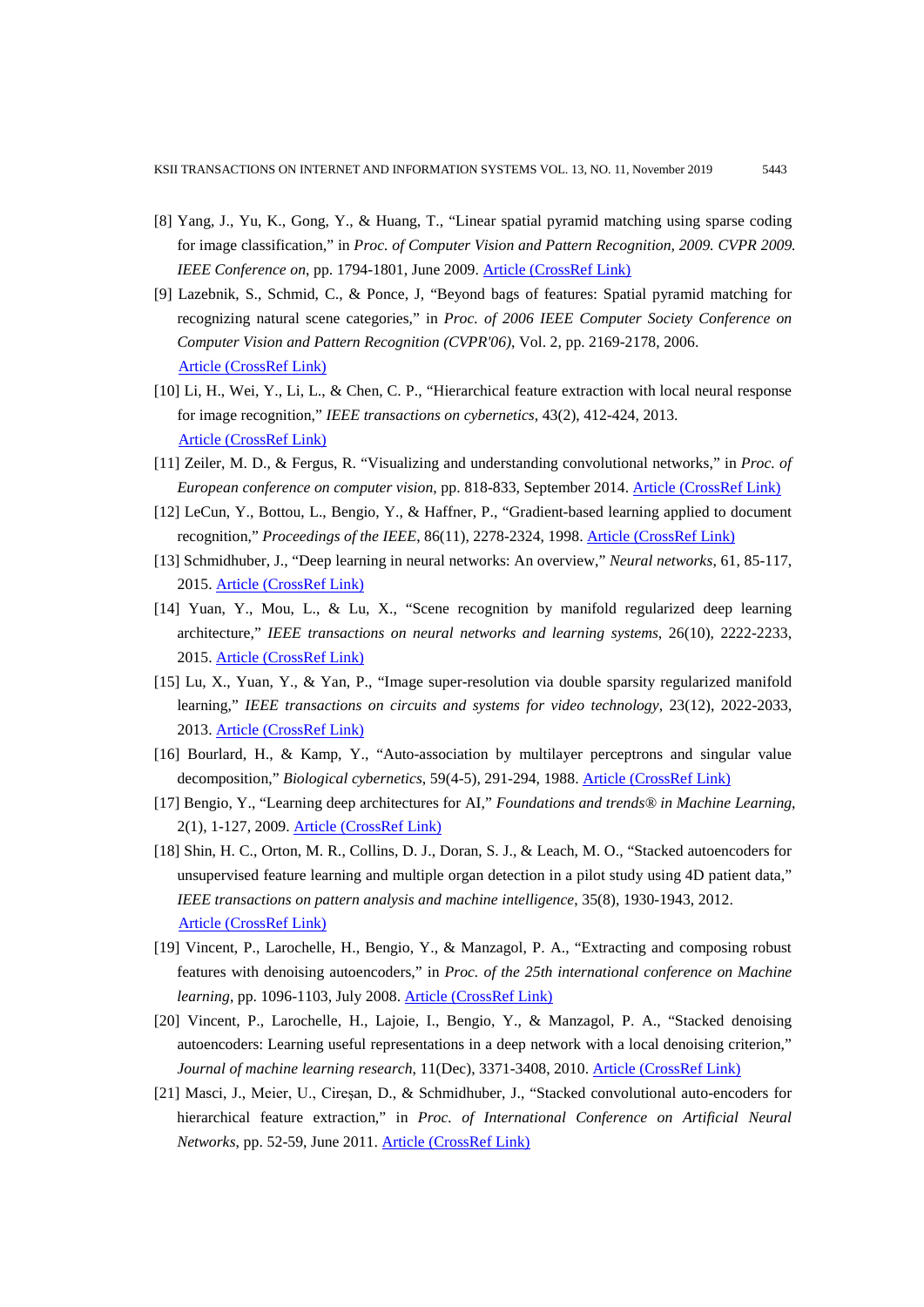- [22] Radford, A., Metz, L., & Chintala, S., "Unsupervised representation learning with deep convolutional generative adversarial networks," *arXiv preprint arXiv:1511.06434*, 2015. [Article \(CrossRef Link\)](https://arxiv.org/abs/1511.06434)
- [23] Deng, J., Dong, W., Socher, R., Li, L. J., Li, K., & Fei-Fei, L., "Imagenet: A large-scale hierarchical image database," in *Proc. of Computer Vision and Pattern Recognition, 2009. CVPR 2009. IEEE Conference on*, pp. 248-255, June 2009. [Article \(CrossRef Link\)](https://doi.org/10.1109/CVPR.2009.5206848)
- [24] Breiman, L., "Bagging predictors," *Machine learning*, 24(2), 123-140, 1996. [Article \(CrossRef Link\)](https://doi.org/10.1007/BF00058655)
- [25] Ha, K., Cho, S., & MacLachlan, D., "Response models based on bagging neural networks," *Journal of Interactive Marketing*, 19(1), 17-30, 2005. [Article \(CrossRef](https://doi.org/10.1002/dir.20028) Link)
- [26] Mordelet, F., & Vert, J. P., "A bagging SVM to learn from positive and unlabeled examples," *Pattern Recognition Letters*, 37, 201-209, 2014. [Article \(CrossRef Link\)](https://doi.org/10.1016/j.patrec.2013.06.010)
- [27] Shu, Z., Zhao, C., & Huang, P., "Constrained Sparse Concept Coding algorithm with application to image representation," *KSII Transactions on Internet and Information Systems (TIIS)*, 8(9), 3211-3230, 2014. [Article \(CrossRef Link\)](https://doi.org/10.3837/tiis.2014.09.015)
- [28] Goodfellow, I., Pouget-Abadie, J., Mirza, M., Xu, B., Warde-Farley, D., Ozair, S., ... & Bengio, Y., "Generative adversarial nets," in *Proc. of the Advances in neural information processing systems*, vol. 2, pp. 2672-2680, 2014. [Article \(CrossRef Link\)](https://dl.acm.org/citation.cfm?id=2969125)
- [29] Salimans, T., Goodfellow, I., Zaremba, W., Cheung, V., Radford, A., & Chen, X., "Improved techniques for training gans," in *Proc. of the Advances in Neural Information Processing Systems*, pp. 2234-2242, 2016. [Article \(CrossRef Link\)](https://dl.acm.org/citation.cfm?id=3157346)
- [30] Chen, X., Duan, Y., Houthooft, R., Schulman, J., Sutskever, I., & Abbeel, P., "Infogan: Interpretable representation learning by information maximizing generative adversarial nets," in *Proc. of the Advances in neural information processing systems*, pp. 2172-2180, 2016. [Article \(CrossRef Link\)](https://dl.acm.org/citation.cfm?id=3157340)
- [31] Pathak, D., Krahenbuhl, P., Donahue, J., Darrell, T., & Efros, A. A., "Context encoders: Feature learning by inpainting," in *Proc. of the IEEE Conference on Computer Vision and Pattern Recognition*, pp. 2536-2544, 2016. [Article \(CrossRef Link\)](https://doi.org/10.1109/CVPR.2016.278)
- [32] Yeh, R., Chen, C., Lim, T. Y., Hasegawa-Johnson, M., & Do, M. N., "Semantic image inpainting with perceptual and contextual losses," *arXiv preprint, arXiv preprint arXiv:1607.07539*, 2, 2016.
- [33] Hu, C., & Wu, X. J., "Autoencoders with Drop Strategy," in *Proc. of International Conference on Brain Inspired Cognitive Systems*, pp. 80-89, November 2016. [Article \(CrossRef Link\)](https://doi.org/10.1007/978-3-319-49685-6_8)
- [34] LeCun, Y., Bottou, L., Bengio, Y., & Haffner, P., "Gradient-based learning applied to document recognition," Proceedings of the IEEE, 86(11), 2278-2324, 1998. [Article \(CrossRef Link\)](https://doi.org/10.1109/5.726791)
- [35] Netzer, Y., Wang, T., Coates, A., Bissacco, A., Wu, B., & Ng, A. Y., "Reading digits in natural images with unsupervised feature learning," in *Proc. of NIPS workshop on deep learning and unsupervised feature learning*, Vol. 2011, No. 2, p. 5, December 2011. [Article \(CrossRef Link\)](https://www.semanticscholar.org/paper/Reading-Digits-in-Natural-Images-with-Unsupervised-Netzer-Wang/02227c94dd41fe0b439e050d377b0beb5d427cda)
- [36] Krizhevsky, A., & Hinton, G., "Learning multiple layers of features from tiny images," *Technical report, University of Toro*nto, Vol. 1, No. 4, p. 7, 2009.